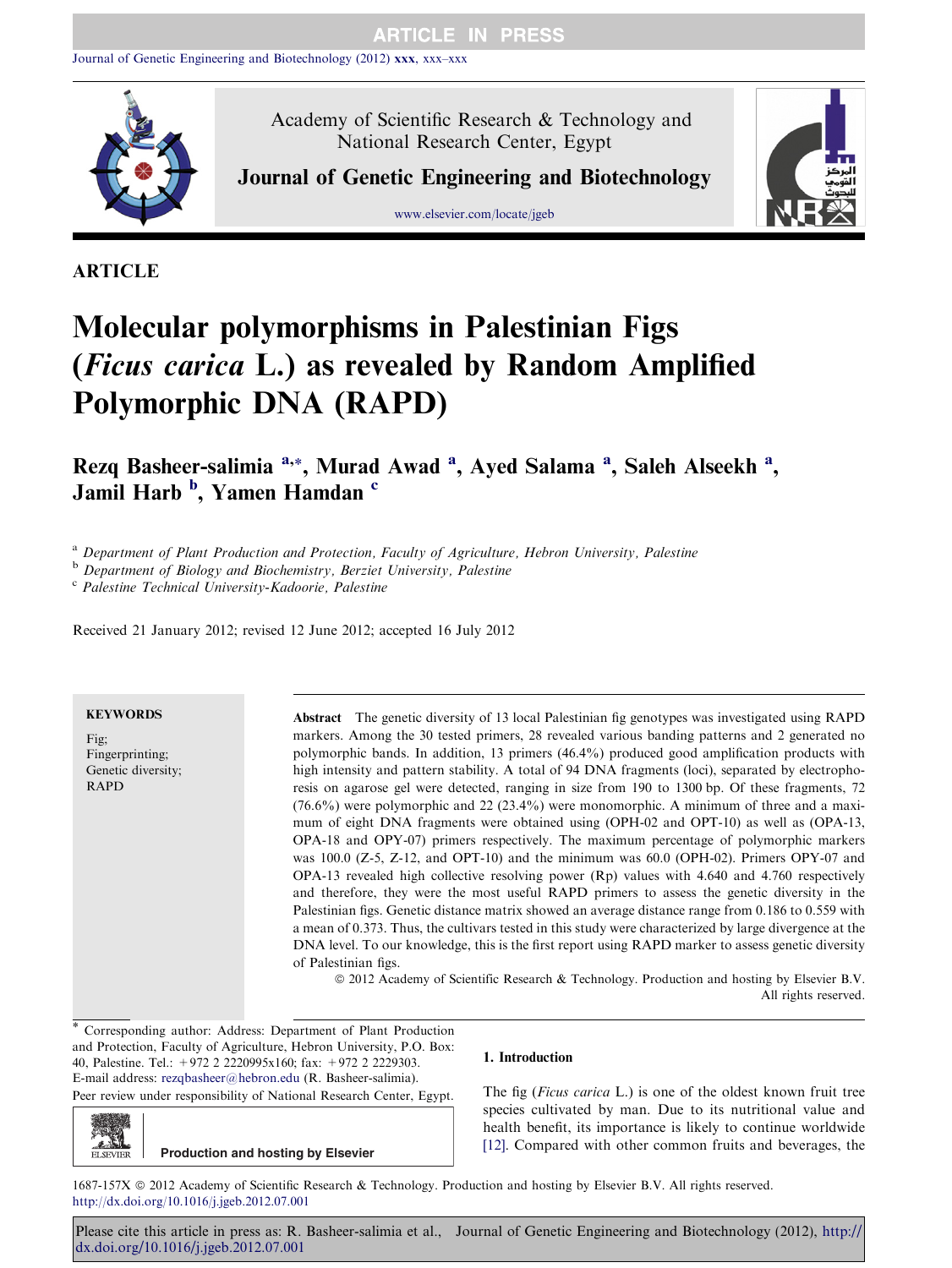<span id="page-1-0"></span>figs are an important source of minerals, vitamins, and amino acids [\[21\];](#page-6-0) it contains the highest concentrations of polyphenols [\[29\];](#page-6-0) and it includes relatively high amounts of crude fiber [\[30\]](#page-6-0).

The Mediterranean region and especially the Middle East countries have been the most important center of fig growth from time immemorial [\[4\].](#page-5-0) The discovery of carbonized figs in an early Neolithic site in the Jordan Valley, dating back 11,400–11,200 years ago, suggests that figs were first domesticated during the early Neolithic Revolution preceding cereal domestication [\[19\]](#page-6-0). From there, fig cultivation spread to the neighboring western Asia and other Middle-East regions, and subsequently into the rest of the World countries [\[6\]](#page-5-0).

The long domestication history with numerous cultivars and further exchange and spread into other growing regions of the world has resulted in ambiguity in the description and nomenclature of fig cultivars.

In Palestine (one of the original countries of fig cultivation), the long history of fig growth has determined a complex picture in which fig landraces and cultivars are either misidentified or called by different names in different areas. Therefore, it is crucial for discrimination between these landraces both for conservation of plant genetic resources and improvement purposes [\[26,25\].](#page-6-0)

In general, three genetic markers are used for characterization and identification of different fruit species. These markers are: morphological or visible markers, biochemical variants or isozymes, and molecular markers.

Several authors have reported the inaccuracy and insufficiency of using morphological markers for identifying fig cultivars [\[27,5\]](#page-6-0). Indeed, characterization based on morphological criteria is often variable across years and locations due to the plasticity and susceptibility of these traits to genotypeenvironmental interactions [\[6\].](#page-5-0)

Biochemical markers like isozymes have also been used for varietal recognition, nevertheless their use is limited due to their low variation in a given species and small number of loci that can be analyzed by conventional staining methods [\[22\]](#page-6-0). Furthermore, in some cases, isozyme polymorphism is influenced by environmental conditions [\[1\]](#page-5-0).

To overcome these difficulties, new genetic markers based on DNA polymorphisms have been developed for genetic diversity analysis and cultivars identification between and within fruit species [\[16\]](#page-6-0). In figs, assessment of genetic relatedness and diversity has been investigated by using RFLP, AFLP,

SSR, ISSR, and RAPD methods [\[18,17,11,13,9,23,2,10,26,1\]](#page-6-0). Compared with other molecular techniques, RAPD is a simple, fast, efficient, and inexpensive method. Further, it does not require prior knowledge of the sequences of the markers and can produce abundant polymorphic fragments [20,1,3]. Therefore, RAPD has become a powerful and accurate tool for analyzing the genetic relatedness and diversity in figs.

To date, characterization of Palestinian figs has not been accomplished neither by morpho-biochemical methods nor by molecular markers. Therefore, the present study is the first attempt to characterize and detect similarities among some fig cultivars grown in the southern region of Palestine using RAPD fingerprinting.

#### 2. Materials and methods

#### 2.1. Plant materials

This study was carried out during the growing season of 2010. A total of 13 fig accessions were surveyed throughout the southern region of West-Bank, Palestine (Table 1).

#### 2.2. DNA extraction

Genomic DNA was extracted from fresh leaves of single adult trees using DNeasy Plant Mini Kit (Qiagen Inc.).

#### 2.3. RAPD primers and PCR reactions

A total of 30 RAPD primers (Sigma-Aldrich) were used for the amplification of random DNA banding patterns [\(Table 2](#page-2-0)).

PCR reactions were repeated twice and carried out in a  $25$  ml volume mixture containing:  $5 \mu l$  of a total DNA (30 ng), 2  $\mu$ l primer (5  $\mu$ M), 2  $\mu$ l dNTPs (200 mM) (Fermentas),  $2.5 \mu l$  Taq buffer (10X),  $2 \mu l$  magnesium chloride (25 mM) and 1.5 U of Taq DNA polymerase (Hy Labs). Consequently, DNA was amplified by PCR on a Peltier Thermal Cycler-200 (MJ Research. Inc, Watertown, MA) and the PCR program was: 1 cycle,  $94 \text{ °C}$  (3 min); 35 cycles,  $94 \text{ °C}$  $(1 \text{ min})$ , 35 °C  $(1 \text{ min})$ , 72  $(1; 30 \text{ min})$  1 cycle, 72 °C  $(5 \text{ min})$ , and then cooling down to  $4^{\circ}$ C.

Amplified products  $(25 \mu l)$  were mixed with 5  $\mu l$  of orange gel loading buffer and analyzed by electrophoresis in 2% agarose gels (Hy Labs) in 1X TAE buffer at 4 volt/cm for 4 h as

| <b>Table 1</b> Local Palesunian ligs studied in relation to their conection site. |               |              |                               |                 |  |  |  |  |
|-----------------------------------------------------------------------------------|---------------|--------------|-------------------------------|-----------------|--|--|--|--|
| Acces. no.                                                                        | Cultivar name | Fruit colour | Horticultural classifications | Collection site |  |  |  |  |
|                                                                                   | Swadi         | Black-purple | Uniferous                     | Al-Aroub        |  |  |  |  |
| $\overline{2}$                                                                    | Smari         | Black-purple | Uniferous                     | Al-Aroub        |  |  |  |  |
| 3                                                                                 | Eswadi        | Black-purple | Uniferous                     | Hebron          |  |  |  |  |
| $\overline{4}$                                                                    | Dafori        | Green-yellow | <b>Biferous</b>               | Dura            |  |  |  |  |
| 5                                                                                 | Biadi         | Green-yellow | Uniferous                     | Al-Aroub        |  |  |  |  |
| 6                                                                                 | Hmadi         | Green-purple | Uniferous                     | Yatta           |  |  |  |  |
|                                                                                   | Mwazi         | Green-purple | <b>Biferous</b>               | Al-Aroub        |  |  |  |  |
| 8                                                                                 | Khdari        | Green-yellow | Uniferous                     | Al-Aroub        |  |  |  |  |
| 9                                                                                 | Ruzzi         | Green-purple | <b>Biferous</b>               | Beit Kaheel     |  |  |  |  |
| 10                                                                                | Shhami        | Brown-green  | Uniferous                     | Dura            |  |  |  |  |
| 11                                                                                | Kbari         | Green-yellow | Uniferous                     | Dura            |  |  |  |  |
| 12                                                                                | Ghzali        | Green-yellow | Uniferous                     | Dura            |  |  |  |  |
| 13                                                                                | Sfari         | Green-yellow | Uniferous                     | Dura            |  |  |  |  |

Table 1 Local Palestinian figs studied in relation to their collection site.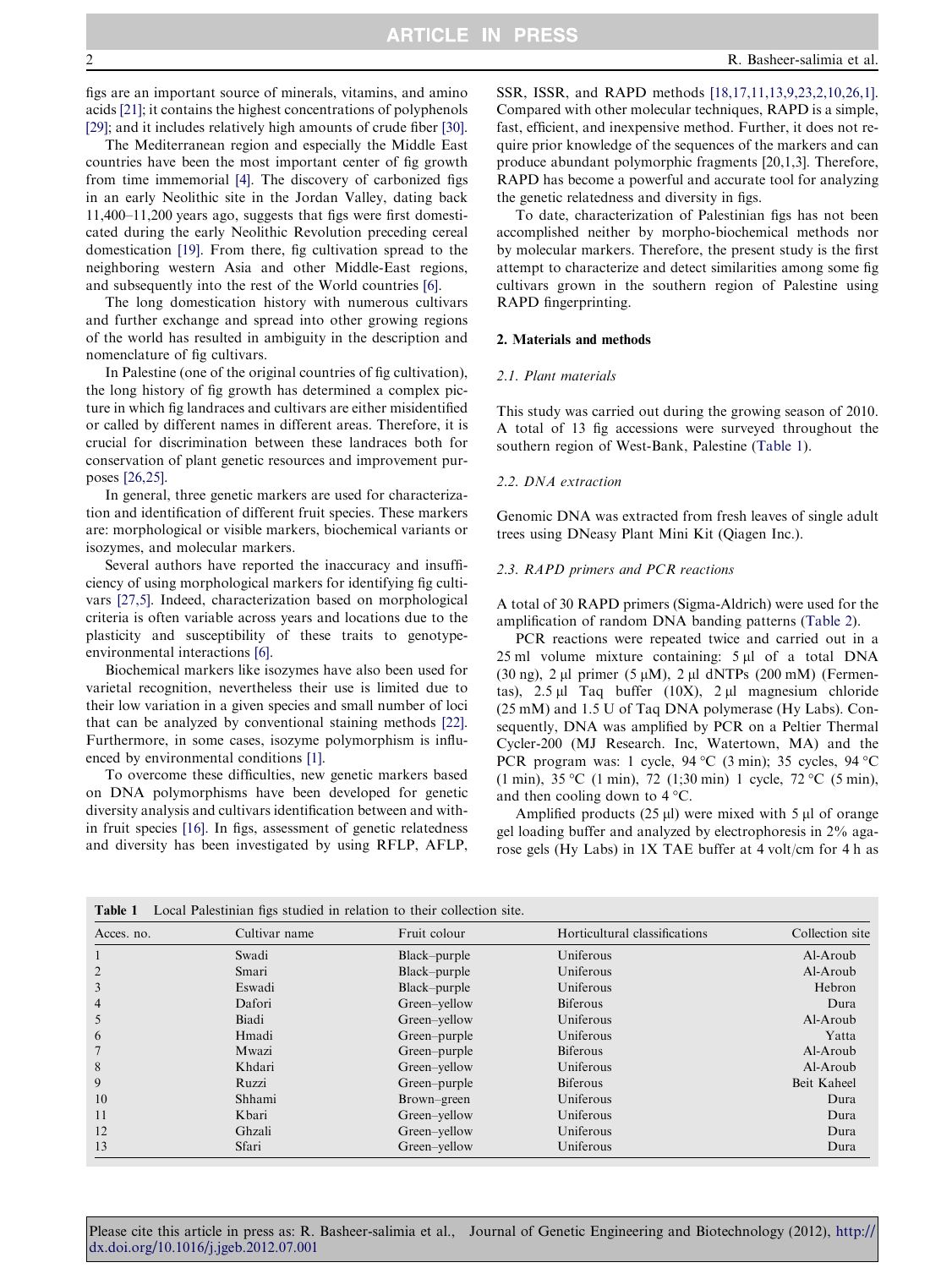<span id="page-2-0"></span>

| 5<br>$Z-5$<br>5<br>100<br><b>TCCCATGCTG</b><br>$\boldsymbol{0}$<br>2.760<br>Included<br>$[15]$<br>1.<br>$Z-6$<br>84<br>$\overline{2}$ .<br><b>GTCCCGTTCA</b><br>5<br>2.000<br>Included<br>6<br>$[15]$<br>1<br>$Z-8$<br>88<br><b>GGGTGGGTAA</b><br>2.320<br>3.<br>8<br>Included<br>$[15]$<br>7<br>$Z-11$<br><b>CTCAGTCGCA</b><br>2.340<br>80<br>4.<br>5<br>Included<br>$[15]$<br>$\overline{4}$<br>$Z-13$<br>1.534<br>84<br>5.<br><b>GACTAAGCCC</b><br>5<br>Included<br>6<br>$[15]$<br>$Z-12$<br><b>TCAACGGGAC</b><br>2.460<br>100<br>Included<br>6.<br>5<br>5<br>$\mathbf{0}$<br>$[15]$<br>$OPA-11$<br>CAATCGCCGT<br>8<br>2.760<br>63<br>7.<br>5<br>3<br>Included<br>$[18]$<br>$OPA-13$<br>CAGCACCCAC<br>4.760<br>8.<br>12<br>8<br>$\overline{4}$<br>67<br>Included<br>$[3]$<br>$OPA-18$<br><b>AGGTGACCGT</b><br><sup>12</sup><br>8<br>3.042<br>67<br>Included<br>9.<br>$\overline{4}$<br>$[3]$<br>$OPY-07$<br><b>AGAGCCGTCA</b><br>11<br>8<br>3<br>4.640<br>Included<br>10.<br>73<br>$[3]$<br>$OPH-02$<br><b>TCGGACGTGA</b><br>5<br>$\overline{2}$<br>1.540<br>60<br>Included<br>$[27]$<br>11.<br>3<br>OPH-19<br><b>CTGACCAGCC</b><br>$\overline{2}$<br>2.920<br>75<br>12.<br>8<br>Included<br>$[3]$<br>6<br>100<br>13.<br>$OPT-10$<br><b>CCTTCGGAAG</b><br>$\mathbf{0}$<br>1.360<br>3<br>3<br>Included<br>$[27]$<br>$Z - 17$<br><b>CCTTCCCACT</b><br>$\overline{2}$<br>0.600<br>34<br>14.<br>Excluded<br>6<br>4<br>$[15]$<br><b>AGGGTCTGTG</b><br>$\overline{2}$<br>15.<br>$Z-18$<br>8<br>1.060<br>25<br>Excluded<br>6<br>$[15]$<br>$Z-19$<br>16.<br><b>GTGCGAGCAA</b><br>8<br>3<br>5<br>1.520<br>38<br>Excluded<br>$[15]$<br>17.<br>$OPA-01$<br>CAGGCCCTTC<br>10<br>5<br>5<br>3.240<br>50<br>Excluded<br>$[27]$<br>$OPA-02$<br><b>TGCCGAGCTG</b><br>9<br>5<br>0.228<br>45<br>$[27]$<br>18.<br>Excluded<br>4<br>OPA-05<br><b>AGGGGTCTTG</b><br>0.920<br>34<br>19.<br>$\overline{2}$<br>$\overline{4}$<br>Excluded<br>$[27]$<br>6<br>$OPA-12$<br>20.<br><b>TCGGCGATAG</b><br>0.160<br>50<br>Excluded<br>$[3]$<br>$\overline{2}$<br>$OPY-04$<br><b>GGTCGCAATG</b><br>5<br>0.460<br>17<br>Excluded<br>21.<br>$[3]$<br>6<br>22.<br>$OPY-11$<br><b>AGACGATGGG</b><br>3<br>1.680<br>50<br>3<br>Excluded<br>$[3]$<br>6<br>$OPY-15$<br><b>AGTCGCCCTT</b><br>8<br>$\overline{c}$<br>0.760<br>25<br>Excluded<br>23.<br>6<br>$[3]$<br><b>OPX-11</b><br><b>GGAGCCTCAG</b><br>8<br>1.240<br>50<br>Excluded<br>24.<br>$\overline{4}$<br>$\overline{4}$<br>$[3]$<br>$OPH-17$<br>CACTCTCCTC<br>3<br>0.780<br>50<br>25.<br>6<br>3<br>Excluded<br>$[3]$<br>$OPH-18$<br><b>GAATCGGCCA</b><br>$\overline{2}$<br>0.760<br>50<br>$\overline{2}$<br>Excluded<br>$[3]$<br>26.<br>$\overline{4}$<br>$OPW-17$<br><b>GTCCTGGGTT</b><br>$\overline{2}$<br>27.<br>$\overline{4}$<br>0.460<br>34<br>Excluded<br>$[3]$<br>6<br>$OPT-20$<br><b>GACCAATGCC</b><br>3<br>0.600<br>25<br>Excluded<br>28.<br>$\overline{4}$<br>$[27]$<br>$OPA-16$<br><b>AGCCAGCGAA</b><br>$\overline{4}$<br>0.000<br>00<br>Excluded<br>29.<br>$\overline{\mathcal{L}}$<br>$\Omega$<br>$[3]$<br>3<br>$Z-20$<br><b>ACTTTGGCGG</b><br>30.<br>3<br>$\Omega$<br>0.000<br>00<br>Excluded<br>$[15]$<br>Mean<br>7.2<br>5.6<br>2.648<br>77 | # | Primer code | Sequence $5'-3'$ | bands | bands | RAPD total Polymorphic Monomorphic Resolving<br>bands | power (Rp) | Percentage of Primer case<br>polymorphic<br>markers | Reference |
|--------------------------------------------------------------------------------------------------------------------------------------------------------------------------------------------------------------------------------------------------------------------------------------------------------------------------------------------------------------------------------------------------------------------------------------------------------------------------------------------------------------------------------------------------------------------------------------------------------------------------------------------------------------------------------------------------------------------------------------------------------------------------------------------------------------------------------------------------------------------------------------------------------------------------------------------------------------------------------------------------------------------------------------------------------------------------------------------------------------------------------------------------------------------------------------------------------------------------------------------------------------------------------------------------------------------------------------------------------------------------------------------------------------------------------------------------------------------------------------------------------------------------------------------------------------------------------------------------------------------------------------------------------------------------------------------------------------------------------------------------------------------------------------------------------------------------------------------------------------------------------------------------------------------------------------------------------------------------------------------------------------------------------------------------------------------------------------------------------------------------------------------------------------------------------------------------------------------------------------------------------------------------------------------------------------------------------------------------------------------------------------------------------------------------------------------------------------------------------------------------------------------------------------------------------------------------------------------------------------------------------------------------------------------------------------------------------------------------------------------------------------------------------------------------------------------------------------------------------------------------------------------------------------------------------------------------------------------------------------------------------------------------------------------------------------------------------------------------------------------------------------------------------------------------------|---|-------------|------------------|-------|-------|-------------------------------------------------------|------------|-----------------------------------------------------|-----------|
|                                                                                                                                                                                                                                                                                                                                                                                                                                                                                                                                                                                                                                                                                                                                                                                                                                                                                                                                                                                                                                                                                                                                                                                                                                                                                                                                                                                                                                                                                                                                                                                                                                                                                                                                                                                                                                                                                                                                                                                                                                                                                                                                                                                                                                                                                                                                                                                                                                                                                                                                                                                                                                                                                                                                                                                                                                                                                                                                                                                                                                                                                                                                                                                |   |             |                  |       |       |                                                       |            |                                                     |           |
|                                                                                                                                                                                                                                                                                                                                                                                                                                                                                                                                                                                                                                                                                                                                                                                                                                                                                                                                                                                                                                                                                                                                                                                                                                                                                                                                                                                                                                                                                                                                                                                                                                                                                                                                                                                                                                                                                                                                                                                                                                                                                                                                                                                                                                                                                                                                                                                                                                                                                                                                                                                                                                                                                                                                                                                                                                                                                                                                                                                                                                                                                                                                                                                |   |             |                  |       |       |                                                       |            |                                                     |           |
|                                                                                                                                                                                                                                                                                                                                                                                                                                                                                                                                                                                                                                                                                                                                                                                                                                                                                                                                                                                                                                                                                                                                                                                                                                                                                                                                                                                                                                                                                                                                                                                                                                                                                                                                                                                                                                                                                                                                                                                                                                                                                                                                                                                                                                                                                                                                                                                                                                                                                                                                                                                                                                                                                                                                                                                                                                                                                                                                                                                                                                                                                                                                                                                |   |             |                  |       |       |                                                       |            |                                                     |           |
|                                                                                                                                                                                                                                                                                                                                                                                                                                                                                                                                                                                                                                                                                                                                                                                                                                                                                                                                                                                                                                                                                                                                                                                                                                                                                                                                                                                                                                                                                                                                                                                                                                                                                                                                                                                                                                                                                                                                                                                                                                                                                                                                                                                                                                                                                                                                                                                                                                                                                                                                                                                                                                                                                                                                                                                                                                                                                                                                                                                                                                                                                                                                                                                |   |             |                  |       |       |                                                       |            |                                                     |           |
|                                                                                                                                                                                                                                                                                                                                                                                                                                                                                                                                                                                                                                                                                                                                                                                                                                                                                                                                                                                                                                                                                                                                                                                                                                                                                                                                                                                                                                                                                                                                                                                                                                                                                                                                                                                                                                                                                                                                                                                                                                                                                                                                                                                                                                                                                                                                                                                                                                                                                                                                                                                                                                                                                                                                                                                                                                                                                                                                                                                                                                                                                                                                                                                |   |             |                  |       |       |                                                       |            |                                                     |           |
|                                                                                                                                                                                                                                                                                                                                                                                                                                                                                                                                                                                                                                                                                                                                                                                                                                                                                                                                                                                                                                                                                                                                                                                                                                                                                                                                                                                                                                                                                                                                                                                                                                                                                                                                                                                                                                                                                                                                                                                                                                                                                                                                                                                                                                                                                                                                                                                                                                                                                                                                                                                                                                                                                                                                                                                                                                                                                                                                                                                                                                                                                                                                                                                |   |             |                  |       |       |                                                       |            |                                                     |           |
|                                                                                                                                                                                                                                                                                                                                                                                                                                                                                                                                                                                                                                                                                                                                                                                                                                                                                                                                                                                                                                                                                                                                                                                                                                                                                                                                                                                                                                                                                                                                                                                                                                                                                                                                                                                                                                                                                                                                                                                                                                                                                                                                                                                                                                                                                                                                                                                                                                                                                                                                                                                                                                                                                                                                                                                                                                                                                                                                                                                                                                                                                                                                                                                |   |             |                  |       |       |                                                       |            |                                                     |           |
|                                                                                                                                                                                                                                                                                                                                                                                                                                                                                                                                                                                                                                                                                                                                                                                                                                                                                                                                                                                                                                                                                                                                                                                                                                                                                                                                                                                                                                                                                                                                                                                                                                                                                                                                                                                                                                                                                                                                                                                                                                                                                                                                                                                                                                                                                                                                                                                                                                                                                                                                                                                                                                                                                                                                                                                                                                                                                                                                                                                                                                                                                                                                                                                |   |             |                  |       |       |                                                       |            |                                                     |           |
|                                                                                                                                                                                                                                                                                                                                                                                                                                                                                                                                                                                                                                                                                                                                                                                                                                                                                                                                                                                                                                                                                                                                                                                                                                                                                                                                                                                                                                                                                                                                                                                                                                                                                                                                                                                                                                                                                                                                                                                                                                                                                                                                                                                                                                                                                                                                                                                                                                                                                                                                                                                                                                                                                                                                                                                                                                                                                                                                                                                                                                                                                                                                                                                |   |             |                  |       |       |                                                       |            |                                                     |           |
|                                                                                                                                                                                                                                                                                                                                                                                                                                                                                                                                                                                                                                                                                                                                                                                                                                                                                                                                                                                                                                                                                                                                                                                                                                                                                                                                                                                                                                                                                                                                                                                                                                                                                                                                                                                                                                                                                                                                                                                                                                                                                                                                                                                                                                                                                                                                                                                                                                                                                                                                                                                                                                                                                                                                                                                                                                                                                                                                                                                                                                                                                                                                                                                |   |             |                  |       |       |                                                       |            |                                                     |           |
|                                                                                                                                                                                                                                                                                                                                                                                                                                                                                                                                                                                                                                                                                                                                                                                                                                                                                                                                                                                                                                                                                                                                                                                                                                                                                                                                                                                                                                                                                                                                                                                                                                                                                                                                                                                                                                                                                                                                                                                                                                                                                                                                                                                                                                                                                                                                                                                                                                                                                                                                                                                                                                                                                                                                                                                                                                                                                                                                                                                                                                                                                                                                                                                |   |             |                  |       |       |                                                       |            |                                                     |           |
|                                                                                                                                                                                                                                                                                                                                                                                                                                                                                                                                                                                                                                                                                                                                                                                                                                                                                                                                                                                                                                                                                                                                                                                                                                                                                                                                                                                                                                                                                                                                                                                                                                                                                                                                                                                                                                                                                                                                                                                                                                                                                                                                                                                                                                                                                                                                                                                                                                                                                                                                                                                                                                                                                                                                                                                                                                                                                                                                                                                                                                                                                                                                                                                |   |             |                  |       |       |                                                       |            |                                                     |           |
|                                                                                                                                                                                                                                                                                                                                                                                                                                                                                                                                                                                                                                                                                                                                                                                                                                                                                                                                                                                                                                                                                                                                                                                                                                                                                                                                                                                                                                                                                                                                                                                                                                                                                                                                                                                                                                                                                                                                                                                                                                                                                                                                                                                                                                                                                                                                                                                                                                                                                                                                                                                                                                                                                                                                                                                                                                                                                                                                                                                                                                                                                                                                                                                |   |             |                  |       |       |                                                       |            |                                                     |           |
|                                                                                                                                                                                                                                                                                                                                                                                                                                                                                                                                                                                                                                                                                                                                                                                                                                                                                                                                                                                                                                                                                                                                                                                                                                                                                                                                                                                                                                                                                                                                                                                                                                                                                                                                                                                                                                                                                                                                                                                                                                                                                                                                                                                                                                                                                                                                                                                                                                                                                                                                                                                                                                                                                                                                                                                                                                                                                                                                                                                                                                                                                                                                                                                |   |             |                  |       |       |                                                       |            |                                                     |           |
|                                                                                                                                                                                                                                                                                                                                                                                                                                                                                                                                                                                                                                                                                                                                                                                                                                                                                                                                                                                                                                                                                                                                                                                                                                                                                                                                                                                                                                                                                                                                                                                                                                                                                                                                                                                                                                                                                                                                                                                                                                                                                                                                                                                                                                                                                                                                                                                                                                                                                                                                                                                                                                                                                                                                                                                                                                                                                                                                                                                                                                                                                                                                                                                |   |             |                  |       |       |                                                       |            |                                                     |           |
|                                                                                                                                                                                                                                                                                                                                                                                                                                                                                                                                                                                                                                                                                                                                                                                                                                                                                                                                                                                                                                                                                                                                                                                                                                                                                                                                                                                                                                                                                                                                                                                                                                                                                                                                                                                                                                                                                                                                                                                                                                                                                                                                                                                                                                                                                                                                                                                                                                                                                                                                                                                                                                                                                                                                                                                                                                                                                                                                                                                                                                                                                                                                                                                |   |             |                  |       |       |                                                       |            |                                                     |           |
|                                                                                                                                                                                                                                                                                                                                                                                                                                                                                                                                                                                                                                                                                                                                                                                                                                                                                                                                                                                                                                                                                                                                                                                                                                                                                                                                                                                                                                                                                                                                                                                                                                                                                                                                                                                                                                                                                                                                                                                                                                                                                                                                                                                                                                                                                                                                                                                                                                                                                                                                                                                                                                                                                                                                                                                                                                                                                                                                                                                                                                                                                                                                                                                |   |             |                  |       |       |                                                       |            |                                                     |           |
|                                                                                                                                                                                                                                                                                                                                                                                                                                                                                                                                                                                                                                                                                                                                                                                                                                                                                                                                                                                                                                                                                                                                                                                                                                                                                                                                                                                                                                                                                                                                                                                                                                                                                                                                                                                                                                                                                                                                                                                                                                                                                                                                                                                                                                                                                                                                                                                                                                                                                                                                                                                                                                                                                                                                                                                                                                                                                                                                                                                                                                                                                                                                                                                |   |             |                  |       |       |                                                       |            |                                                     |           |
|                                                                                                                                                                                                                                                                                                                                                                                                                                                                                                                                                                                                                                                                                                                                                                                                                                                                                                                                                                                                                                                                                                                                                                                                                                                                                                                                                                                                                                                                                                                                                                                                                                                                                                                                                                                                                                                                                                                                                                                                                                                                                                                                                                                                                                                                                                                                                                                                                                                                                                                                                                                                                                                                                                                                                                                                                                                                                                                                                                                                                                                                                                                                                                                |   |             |                  |       |       |                                                       |            |                                                     |           |
|                                                                                                                                                                                                                                                                                                                                                                                                                                                                                                                                                                                                                                                                                                                                                                                                                                                                                                                                                                                                                                                                                                                                                                                                                                                                                                                                                                                                                                                                                                                                                                                                                                                                                                                                                                                                                                                                                                                                                                                                                                                                                                                                                                                                                                                                                                                                                                                                                                                                                                                                                                                                                                                                                                                                                                                                                                                                                                                                                                                                                                                                                                                                                                                |   |             |                  |       |       |                                                       |            |                                                     |           |
|                                                                                                                                                                                                                                                                                                                                                                                                                                                                                                                                                                                                                                                                                                                                                                                                                                                                                                                                                                                                                                                                                                                                                                                                                                                                                                                                                                                                                                                                                                                                                                                                                                                                                                                                                                                                                                                                                                                                                                                                                                                                                                                                                                                                                                                                                                                                                                                                                                                                                                                                                                                                                                                                                                                                                                                                                                                                                                                                                                                                                                                                                                                                                                                |   |             |                  |       |       |                                                       |            |                                                     |           |
|                                                                                                                                                                                                                                                                                                                                                                                                                                                                                                                                                                                                                                                                                                                                                                                                                                                                                                                                                                                                                                                                                                                                                                                                                                                                                                                                                                                                                                                                                                                                                                                                                                                                                                                                                                                                                                                                                                                                                                                                                                                                                                                                                                                                                                                                                                                                                                                                                                                                                                                                                                                                                                                                                                                                                                                                                                                                                                                                                                                                                                                                                                                                                                                |   |             |                  |       |       |                                                       |            |                                                     |           |
|                                                                                                                                                                                                                                                                                                                                                                                                                                                                                                                                                                                                                                                                                                                                                                                                                                                                                                                                                                                                                                                                                                                                                                                                                                                                                                                                                                                                                                                                                                                                                                                                                                                                                                                                                                                                                                                                                                                                                                                                                                                                                                                                                                                                                                                                                                                                                                                                                                                                                                                                                                                                                                                                                                                                                                                                                                                                                                                                                                                                                                                                                                                                                                                |   |             |                  |       |       |                                                       |            |                                                     |           |
|                                                                                                                                                                                                                                                                                                                                                                                                                                                                                                                                                                                                                                                                                                                                                                                                                                                                                                                                                                                                                                                                                                                                                                                                                                                                                                                                                                                                                                                                                                                                                                                                                                                                                                                                                                                                                                                                                                                                                                                                                                                                                                                                                                                                                                                                                                                                                                                                                                                                                                                                                                                                                                                                                                                                                                                                                                                                                                                                                                                                                                                                                                                                                                                |   |             |                  |       |       |                                                       |            |                                                     |           |
|                                                                                                                                                                                                                                                                                                                                                                                                                                                                                                                                                                                                                                                                                                                                                                                                                                                                                                                                                                                                                                                                                                                                                                                                                                                                                                                                                                                                                                                                                                                                                                                                                                                                                                                                                                                                                                                                                                                                                                                                                                                                                                                                                                                                                                                                                                                                                                                                                                                                                                                                                                                                                                                                                                                                                                                                                                                                                                                                                                                                                                                                                                                                                                                |   |             |                  |       |       |                                                       |            |                                                     |           |
|                                                                                                                                                                                                                                                                                                                                                                                                                                                                                                                                                                                                                                                                                                                                                                                                                                                                                                                                                                                                                                                                                                                                                                                                                                                                                                                                                                                                                                                                                                                                                                                                                                                                                                                                                                                                                                                                                                                                                                                                                                                                                                                                                                                                                                                                                                                                                                                                                                                                                                                                                                                                                                                                                                                                                                                                                                                                                                                                                                                                                                                                                                                                                                                |   |             |                  |       |       |                                                       |            |                                                     |           |
|                                                                                                                                                                                                                                                                                                                                                                                                                                                                                                                                                                                                                                                                                                                                                                                                                                                                                                                                                                                                                                                                                                                                                                                                                                                                                                                                                                                                                                                                                                                                                                                                                                                                                                                                                                                                                                                                                                                                                                                                                                                                                                                                                                                                                                                                                                                                                                                                                                                                                                                                                                                                                                                                                                                                                                                                                                                                                                                                                                                                                                                                                                                                                                                |   |             |                  |       |       |                                                       |            |                                                     |           |
|                                                                                                                                                                                                                                                                                                                                                                                                                                                                                                                                                                                                                                                                                                                                                                                                                                                                                                                                                                                                                                                                                                                                                                                                                                                                                                                                                                                                                                                                                                                                                                                                                                                                                                                                                                                                                                                                                                                                                                                                                                                                                                                                                                                                                                                                                                                                                                                                                                                                                                                                                                                                                                                                                                                                                                                                                                                                                                                                                                                                                                                                                                                                                                                |   |             |                  |       |       |                                                       |            |                                                     |           |
|                                                                                                                                                                                                                                                                                                                                                                                                                                                                                                                                                                                                                                                                                                                                                                                                                                                                                                                                                                                                                                                                                                                                                                                                                                                                                                                                                                                                                                                                                                                                                                                                                                                                                                                                                                                                                                                                                                                                                                                                                                                                                                                                                                                                                                                                                                                                                                                                                                                                                                                                                                                                                                                                                                                                                                                                                                                                                                                                                                                                                                                                                                                                                                                |   |             |                  |       |       |                                                       |            |                                                     |           |
|                                                                                                                                                                                                                                                                                                                                                                                                                                                                                                                                                                                                                                                                                                                                                                                                                                                                                                                                                                                                                                                                                                                                                                                                                                                                                                                                                                                                                                                                                                                                                                                                                                                                                                                                                                                                                                                                                                                                                                                                                                                                                                                                                                                                                                                                                                                                                                                                                                                                                                                                                                                                                                                                                                                                                                                                                                                                                                                                                                                                                                                                                                                                                                                |   |             |                  |       |       |                                                       |            |                                                     |           |
|                                                                                                                                                                                                                                                                                                                                                                                                                                                                                                                                                                                                                                                                                                                                                                                                                                                                                                                                                                                                                                                                                                                                                                                                                                                                                                                                                                                                                                                                                                                                                                                                                                                                                                                                                                                                                                                                                                                                                                                                                                                                                                                                                                                                                                                                                                                                                                                                                                                                                                                                                                                                                                                                                                                                                                                                                                                                                                                                                                                                                                                                                                                                                                                |   |             |                  |       |       |                                                       |            |                                                     |           |
| 72<br>94<br>22<br>34.436<br>Total                                                                                                                                                                                                                                                                                                                                                                                                                                                                                                                                                                                                                                                                                                                                                                                                                                                                                                                                                                                                                                                                                                                                                                                                                                                                                                                                                                                                                                                                                                                                                                                                                                                                                                                                                                                                                                                                                                                                                                                                                                                                                                                                                                                                                                                                                                                                                                                                                                                                                                                                                                                                                                                                                                                                                                                                                                                                                                                                                                                                                                                                                                                                              |   |             |                  |       |       |                                                       |            |                                                     |           |

Primers presented  $\leq 50$  polymorphisms (either presented no bands or presented low, weak, and not clear complex amplification products), were excluded.

well as detected by staining with ethidium bromide (Sigma). A 100 bp DNA ladder was used as standard marker (Fermentas). Consequently, amplicons were visualized with UV transilluminator (ImageMaster®VDS)

# 2.4. Data Analysis

For each primer, the total number of bands and the polymorphic bands were calculated. The ability of the most informative primers to differentiate between cultivars was assessed by the estimation of their resolving power (Rp) [\[24\]](#page-6-0). The Rp has been described to correlate strongly with the ability to distinguish between cultivars according to the following formula:  $Rp = \sum lb$ , where  $lb = 1 - (2 \times |0.5-p|)$  where p is the proportion of the 13 cultivars possessing the I band [\[14\]](#page-6-0).

Banding profiles data were scored as present (1) or absent (0) for each sample. Besides, RAPD bands were transformed into a binary matrix. After that, a genetic distance matrix was estimated based on Jaccard's similarity coefficient using the multilocus fingerprinting data sets containing missing data (FAMD) software version 1.108 beta. Consequently, cluster analysis was made using the un-weighted pair-group method with arithmetic averages (UPGMA) [\[28\]](#page-6-0) and the Tree view software (Win32, version 1.6.6).

#### 3. Result and discussion

# 3.1. Genetic polymorphism and RAPD patterns

In this study, we investigate 30 primers for their potential to evaluate 13 unidentified commercial common fig genotypes [\(Table 1](#page-1-0)). As an initial step, 28 primers revealed various banding patterns and 2 primers generated no polymorphic bands. 13 primers (46.4%) produced good amplification products with high intensity and pattern stability (Table 2), and therefore were used in this study. Consequently, the remaining 15 primers exhibited low, weak, and not clear complex amplification products, and therefore were excluded.

A total of 94 DNA fragments (loci), separated by electrophoresis on agarose gel, were detected (Table 2), ranging in size from 190 to 1300 bp. Of these fragments,  $72 (76.6\%)$  were polymorphic and 22 (23.4%) were monomorphic. Comparable to those in the cited literature, our result is one of the highest percentage of polymorphisms ratio among fig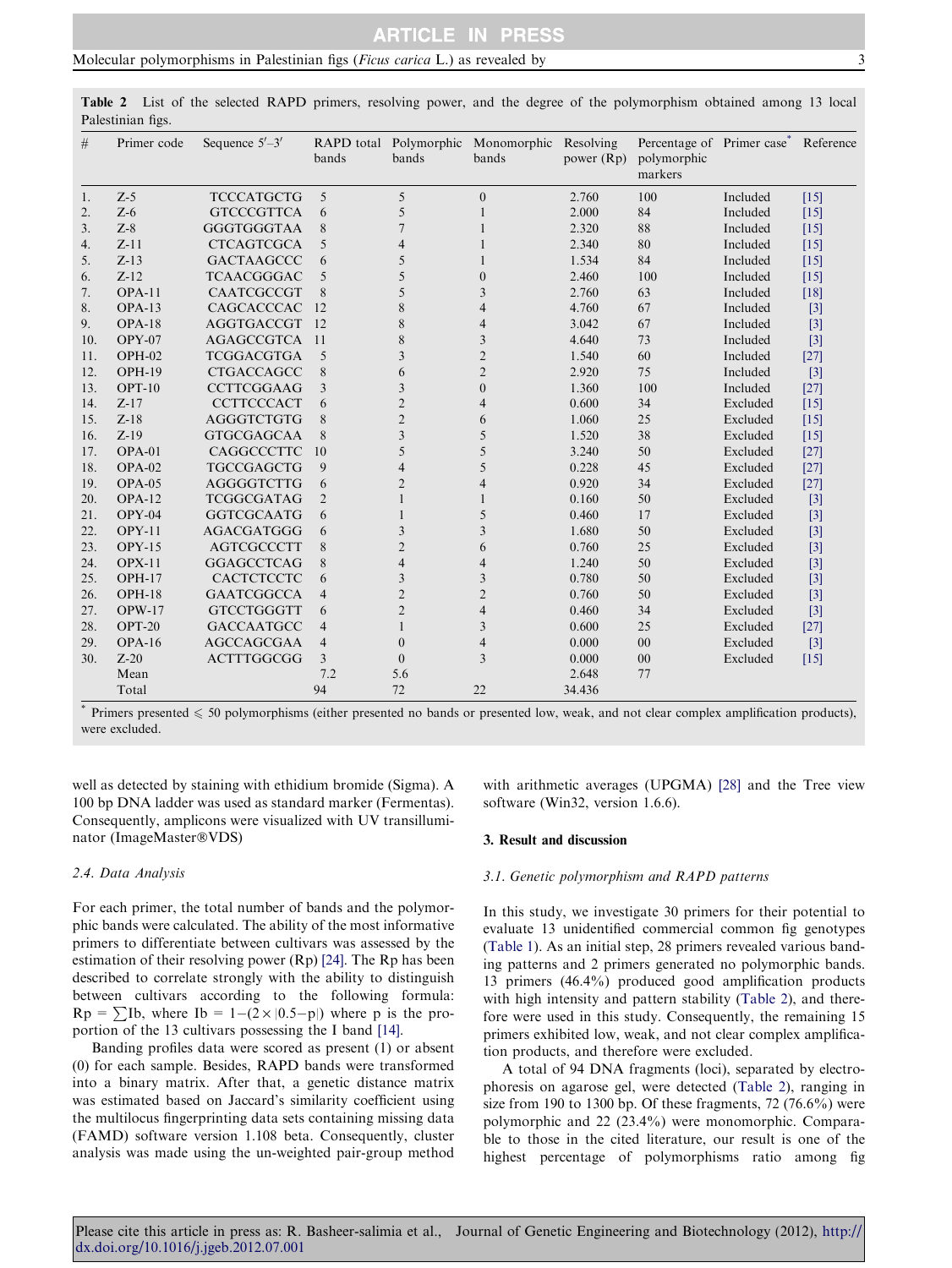<span id="page-3-0"></span>cultivars grown in Mediterranean countries which ranged between 39–81% using RAPD markers (39% in 12 RAPD primers: [\[18\];](#page-6-0) 67% in 7 RAPD primers: Papadopoulou et al. [\[23\];](#page-6-0) 72% in 6 RAPD primers: Salhi-Hannachi et al. [\[27\]](#page-6-0); 67% in 7 RAPD primers: Papadopoulou et al. [\[23\];](#page-6-0) 70% in 13 RAPD primers: Akbulut et al. [\[3\];](#page-5-0) and 77% in 6 RAPD primers: Sadder and Ateyyeh [\[26\]](#page-6-0); 81% in 7 RAPD primers: De Masi et al. (2005)).

Figs. 2–7 are examples of RAPD banding patterns generated in 13 fig cultivars using Z-13, OPY-07, OPA-18, OPH-02, OPA-19, and OPA-13 primers respectively.

Interestingly, the high degree of polymorphism obtained, particularly the more divergent cultivars, indicating a promising potential for selection and availability as a genetic source [\[7\].](#page-5-0)

Our results also revealed an average of 7.2 loci per primer which is in agreement with Khadari et al. [\[18\]](#page-6-0) and Galderisi et al. [\[13\]](#page-6-0) who demonstrated that a low number of amplicons per primer was sufficient to produce useful fingerprints for cultivar and clone discrimination. Therefore, we may confidently assume that the RAPD technique can solve one of the major problems associated with varietal identification in Palestinian figs.



Figure 1 Dendrogram of 13 local Palestinian figs constructed by UPGMA based on RAPD banding patterns.



Figure 2 Example of RAPD banding patterns generated in Palestinian fig cultivars using Z-13 primer. L: 1 Kb ladder, 1: Biadi, 2: Swadi, 3: Eswadi, 4: Shhami, 5: Ruzzi, 6: Ghzali, 7: Sfari, 8: Khdari, 9: Kbari, 10: Dafori, 11: Mwazi, 12: Smari, 13: Hmadi.



Figure 3 Example of RAPD banding patterns generated in Palestinian fig cultivars using OPY-7 primer. L: 1 Kb ladder, 1: Biadi, 2: Swadi, 3: Eswadi, 4: Shhami, 5: Ruzzi, 6: Ghzali, 7: Sfari, 8: Khdari, 9: Kbari, 10: Dafori, 11: Mwazi, 12: Smari, 13: Hmadi.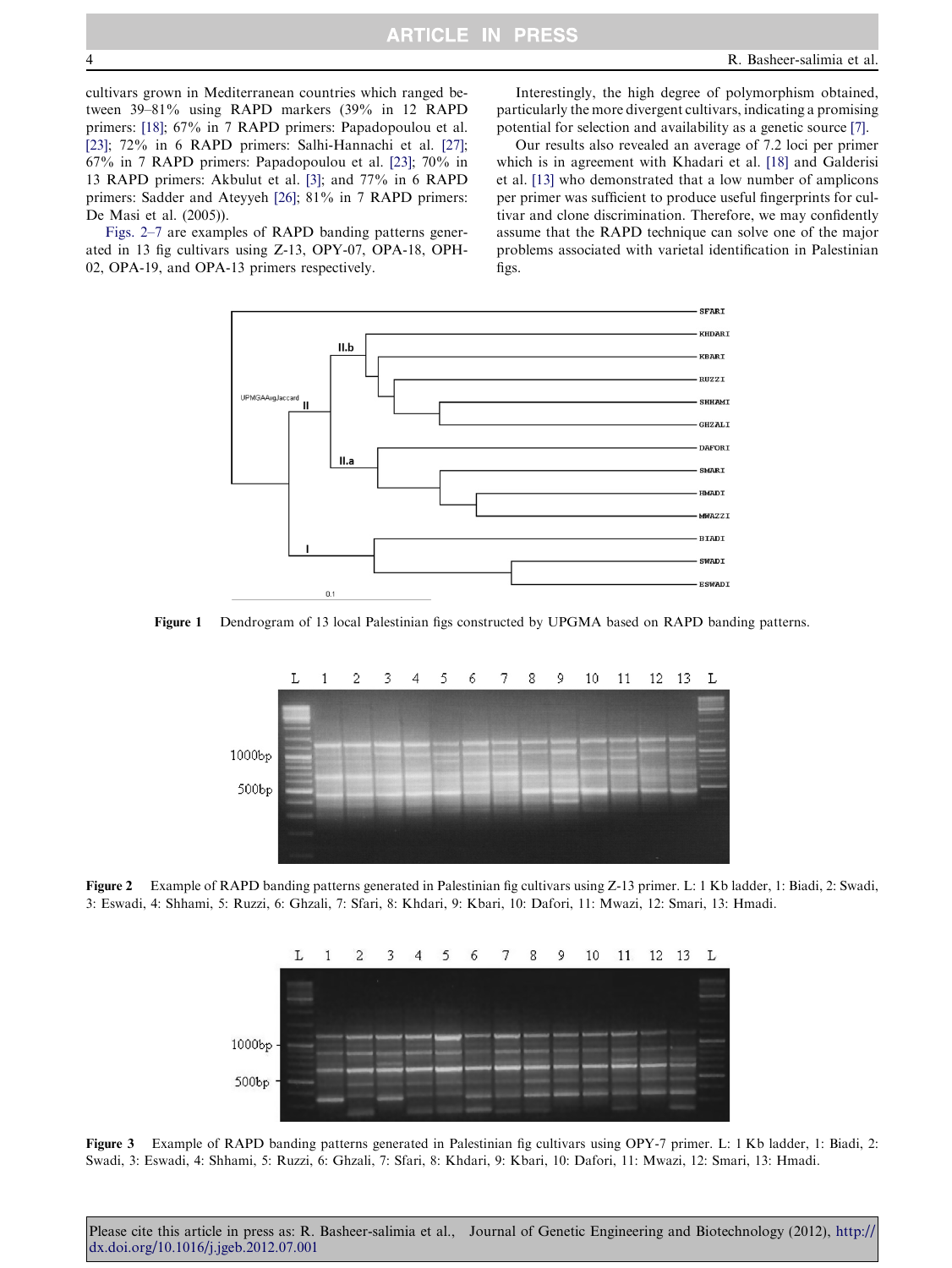

Figure 4 Example of RAPD banding patterns generated in Palestinian fig cultivars using OPA-18 primer. L: 1 Kb ladder, 1: Biadi, 2: Swadi, 3: Eswadi, 4: Shhami, 5: Ruzzi, 6: Ghzali, 7: Sfari, 8: Khdari, 9: Kbari, 10: Dafori, 11: Mwazi, 12: Smari, 13: Hmadi.



Figure 5 Example of RAPD banding patterns generated in Palestinian fig cultivars using OPH-02 primer. L: 1 Kb ladder, 1: Biadi, 2: Swadi, 3: Eswadi, 4: Shhami, 5: Ruzzi, 6: Ghzali, 7: Sfari, 8: Khdari, 9: Kbari, 10: Dafori, 11: Mwazi, 12: Smari, 13: Hmadi.



Figure 6 Example of RAPD banding patterns generated in Palestinian fig cultivars using OPA-19 primer. L: 1 Kb ladder, 1: Biadi, 2: Swadi, 3: Eswadi, 4: Shhami, 5: Ruzzi, 6: Ghzali, 7: Sfari, 8: Khdari, 9: Kbari, 10: Dafori, 11: Mwazi, 12: Smari, 13: Hmadi.



Figure 7 Example of RAPD banding patterns generated in Palestinian fig cultivars using OPA-13 primer. L: 1 Kb ladder, 1: Biadi, 2: Swadi, 3: Eswadi, 4: Shhami, 5: Ruzzi, 6: Ghzali, 7: Sfari, 8: Khdari, 9: Kbari, 10: Dafori, 11: Mwazi, 12: Smari, 13: Hmadi.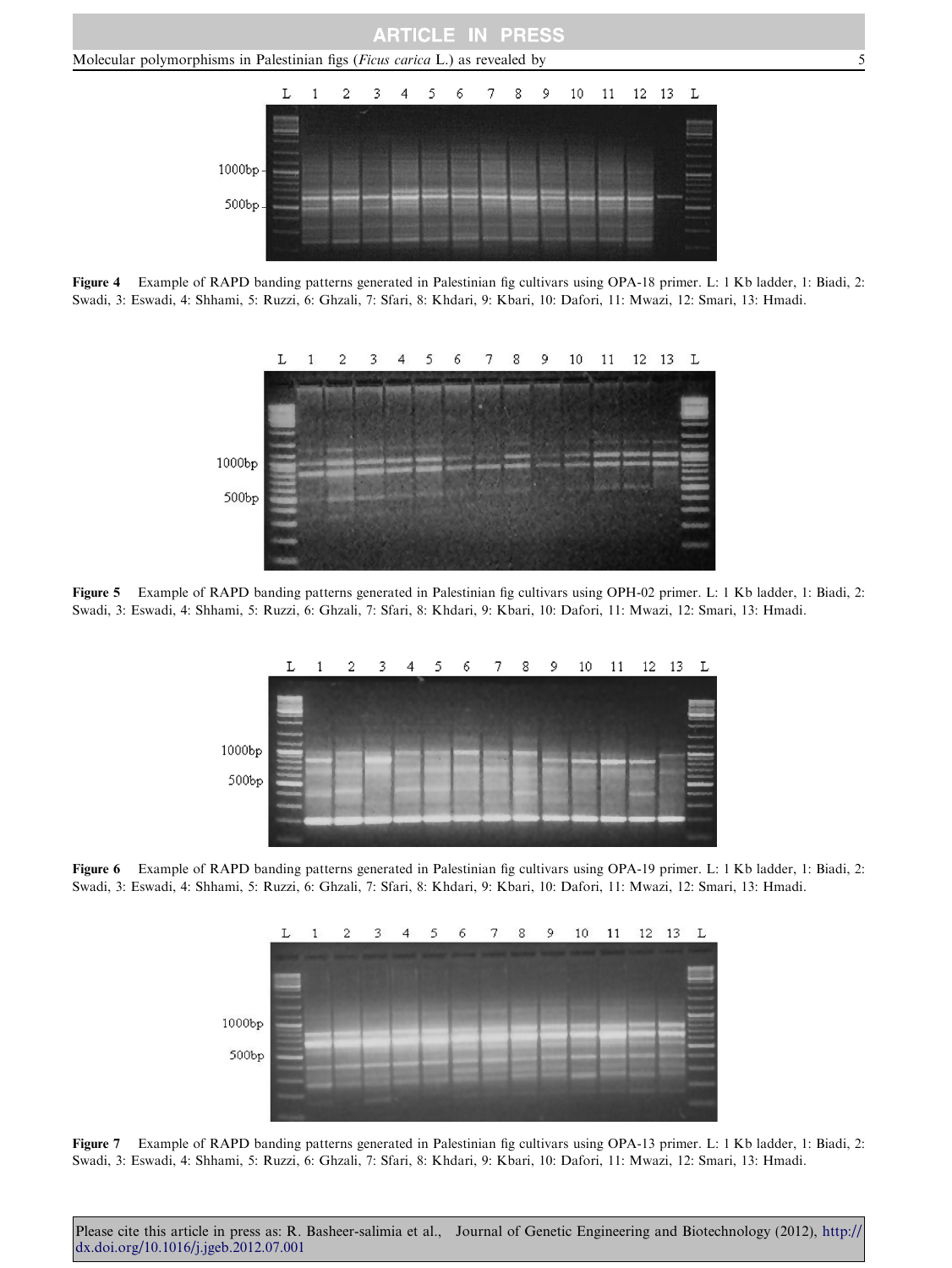| Table 3 | Jaccard's distance index generated for the 13 local Palestinian figs' RAPD data. |       |        |        |       |       |       |        |       |        |       |        |
|---------|----------------------------------------------------------------------------------|-------|--------|--------|-------|-------|-------|--------|-------|--------|-------|--------|
|         | Swadi                                                                            | Smari | Eswadi | Dafori | Biadi | Hmadi | Mwazi | Khdari | Ruzzi | Shhami | Kbari | Ghzali |
| Smari   | 0.257                                                                            |       |        |        |       |       |       |        |       |        |       |        |
| Eswadi  | 0.186                                                                            | 0.387 |        |        |       |       |       |        |       |        |       |        |
| Dafori  | 0.324                                                                            | 0.338 | 0.361  |        |       |       |       |        |       |        |       |        |
| Biadi   | 0.303                                                                            | 0.394 | 0.343  | 0.439  |       |       |       |        |       |        |       |        |
| Hmadi   | 0.311                                                                            | 0.250 | 0.368  | 0.319  | 0.507 |       |       |        |       |        |       |        |
| Mwazi   | 0.278                                                                            | 0.265 | 0.315  | 0.284  | 0.435 | 0.221 |       |        |       |        |       |        |
| Khdari  | 0.370                                                                            | 0.431 | 0.384  | 0.358  | 0.485 | 0.343 | 0.309 |        |       |        |       |        |
| Ruzzi   | 0.372                                                                            | 0.365 | 0.342  | 0.361  | 0.479 | 0.347 | 0.268 | 0.361  |       |        |       |        |
| Shhami  | 0.324                                                                            | 0.362 | 0.338  | 0.382  | 0.507 | 0.294 | 0.258 | 0.308  | 0.314 |        |       |        |
| Kbari   | 0.387                                                                            | 0.425 | 0.400  | 0.377  | 0.521 | 0.384 | 0.329 | 0.328  | 0.310 | 0.328  |       |        |
| Ghzali  | 0.347                                                                            | 0.384 | 0.338  | 0.357  | 0.500 | 0.271 | 0.286 | 0.309  | 0.292 | 0.258  | 0.329 |        |
| Sfari   | 0.480                                                                            | 0.479 | 0.452  | 0.433  | 0.559 | 0.414 | 0.406 | 0.409  | 0.362 | 0.359  | 0.449 | 0.281  |

A minimum of three and a maximum of eight DNA fragments were obtained using (OPH-02 and OPT-10) as well as (OPA-13, OPA-18 and OPY-07) primers respectively. The maximum percentage of polymorphic markers was 100.0 (Z-5, Z-12, and OPT-10) and the minimum was 60.0 (OPH-02).

# 3.2. Resolving power (Rp)

The tested primers exhibited relatively high collective Rp values of 34.436 and varied from 1.360 for the (OPT-10) primer to 4.640 and 4.760 for the (OPY-07 and OPA-13, respectively) with a mean of 2.648 [\(Table 2\)](#page-2-0). This result extremely presented higher Rp value comparing with the most recent study reported for other Mediterranean fig by Salhi-Hannachi et al. [\[27\];](#page-6-0) Rp value = 21.771 in 6 RAPD primers. In addition, the primers OPY-07 and OPA-13 seemed to be the most useful RAPD primers to assess the genetic diversity since they revealed relatively high collective Rp rates.

Indeed, the higher polymorphism ratio (76.6%) and the relatively higher Rp values might suggest high genetic diversity in Palestinian fig population at the DNA level.

# 3.3. Genetic distances

The data matrix size analyzed was 1209 entries, 749 of which were for present loci (1) and 460 for absent loci (0). Accordingly, the Jaccard coefficient was calculated and presented in (Table 3).

The genetic distance matrix showed an average distance range from 0.186 to 0.559 with a mean of 0.373. Thus, the cultivars tested in this study are characterized by large divergence at the DNA level. Similar result was reported by [8].

The maximum genetic distance value of 0.559 was registered between Biadi and Sfari cultivars, suggesting high dissimilarities. Whereas, the lowest genetic distance of 0.186 (the highest similarities of 0.814) was exhibited between the Swadi and Eswadi cultivars, suggesting their close relatedness.

Among all tested cultivars, Biadi tends to show the highest genetic distance values from others. However, the remaining cultivars exhibited somewhat intermediate levels of genetic similarity.

# 3.4. Dendrogram of genetic relationship (similarity matrix and cluster analysis)

The average genetic relatedness among the genotypes is illustrated in [Fig. 1.](#page-3-0) RAPD UPGMA dendrogram analysis divided the cultivars studied into two major clusters. The first one (I) is made up of three cultivars: Swadi and Eswadi, related to Biadi. All the remaining accessions are ranged in the second cluster (II) that revealed two sub-clusters. The first labeled (IIa) is made up of four cultivars: Mwazi, Hmadi and Smari which are related to Dafori. The second sub-cluster (IIb) is composed of five cultivars: (Ghzali and Shhami), in addition to Ruzzi, Kbari, and Khdari which are distantly related. However, Sfari cultivar is separated and identified as a distant genotype.

#### 4. Conclusion

This study showed that there is an important genetic diversity at the DNA level among the fig genotypes sampled from the southern region of Palestine. Therefore, we conclude that RAPD analysis is an efficient technique for fingerprinting Palestinian fig genotypes. In fact, we obtained a very high percentage of polymorphisms (76.6%), indicating higher genetic diversity among the tested cultivars, which could be potentially incorporated into any further breeding programs and germplasm conservation.

#### References

- [1] H. Achtak, A. Oukabli, M. Ater, S. Santoni, F. Kjellberg, B. Khadari, Journal of American Society for Horticultural Science 134 (6) (2009) 624–631.
- [2] Y. Aka-Kaçar, A.B. Küden, S. Çetiner, Acta Horticulturae 598 (2003) 167–172.
- [3] M. Akbulut, S. Ercisli, H. Karlidag, Genetics and Molecular Research 8 (3) (2009) 1109–1115.
- [4] F. Aljane, A. Ferchichi, Jordan Journal of Agricultural Sciences 5 (1) (2009) 1–16.
- [5] S. Anuntalabhochai, W. Phromthep, S. Sitthiphrom, R. Chundet, R.W. Cutler, The Open Agriculture Journal 2 (2008) 62–67.
- [6] M. Aradhya, E. Velasco, A. Koehmstedt, Genetica 138 (2010) 681–694.
- [7] D. Bandelj, J. Jakse, B. Javornik, Food Technology and Biotechnology 40 (2002) 185–190.
- [8] G. Baraket, K. Chatti, O. Saddoud, A. Ben Abdelkarim, M. Mars, M. Trifi, A. Hannachi, Plant Molecular Biology Reporter (2010), http://dx.doi.org[/10.1007/s11105-010-0217-x.](http://dx.doi.org/10.1007/s11105-010-0217-x)
- [9] L.F. Cabrita, U. Aksoy, S. Hepaksoy, J.M. Leitao, Scientia Hortculturae 87 (4) (2001) 261–273.
- [10] L. De Masi, M. Cipollaro, G. Di Bernardo, U. Galderisi, G. Galano, A. Cascino, G. Grassi, E. Pavone, A. Simeone, Acta Horticulturae 605 (2003) 65–68.

<span id="page-5-0"></span>